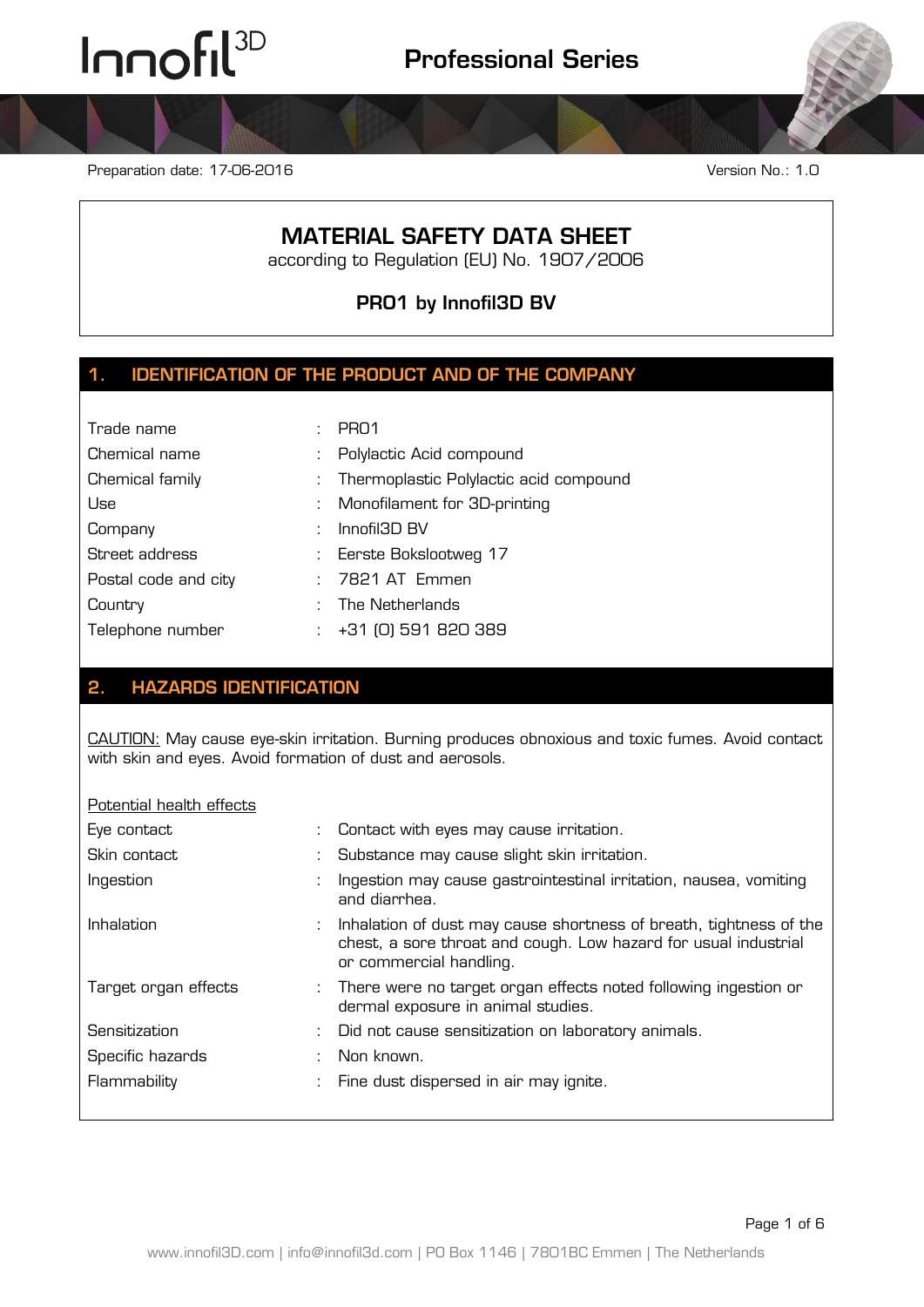### **3. COMPOSITION/INFORMATION ON INGREDIENTS**

| Substances/mixtures |  |
|---------------------|--|
| Chemical name       |  |
| CAS Number          |  |

- : Mixture
- : Polylactic acid
	- $: 9051-89-2$

Classification according to Regulation (EG) No. 1272/2008 [CLP/GHS]: This product is not classified as hazardous according to Regulation (EG) 1272/2008 as amended.

### **4. FIRST-AID MEASURES**

| <b>Hazards</b>    | : When used correctly, no special hazards are to be expected.                                                                                                                                                                                                          |
|-------------------|------------------------------------------------------------------------------------------------------------------------------------------------------------------------------------------------------------------------------------------------------------------------|
| Eye contact       | : Rinse immediately with plenty of water, also under the eyelids, for<br>at least 15 minutes. Check for and remove any contact lenses.<br>Get medical attention if irritation occurs.                                                                                  |
| Skin contact      | : Rinse immediately with plenty of water for at least 15 minutes. If<br>skin irritation persists, call a physician. Cool skin rapidly with cold<br>water after contact with hot polymer. Do not peel polymer or<br>adhering clothing of the skin. Consult a physician. |
| Inhalation        | Move to fresh air when dust was inhaled. Get medical attention if<br>symptoms occur.                                                                                                                                                                                   |
| Ingestion         | : Drink plenty of water as a precaution. Never give anything by<br>mouth to an unconscious person. Do not induce vomiting without<br>medical advice. Get medical attention if symptoms occur.                                                                          |
| Note to physician | : Treat symptomatically. No action shall be taken involving any<br>personal risk or without suitable training.                                                                                                                                                         |
| Acute toxicity    | There were no target organ effects noted following ingestion or<br>dermal exposure in animal studies.                                                                                                                                                                  |

## **5. FIRE-FIGHTING MEASURES**

| Flammable properties                             |                              | : Auto ignition temperature 388 °C                                                                                                                                                                                                    |
|--------------------------------------------------|------------------------------|---------------------------------------------------------------------------------------------------------------------------------------------------------------------------------------------------------------------------------------|
| Suitable extinguishing media                     | $\mathcal{L}$                | Foam, water, Carbon Dioxide (CO <sub>2</sub> ), dry chemical. Alcohol<br>resistant foams are preferred if available. General-purpose<br>synthetic foams (including AFFF) or protein foams may function,<br>but much less effectively. |
| Unsuitable media                                 |                              | Not applicable.                                                                                                                                                                                                                       |
| Hazardous decomposition<br>products              | $\mathcal{L}_{\mathrm{max}}$ | Burning produces obnoxious and toxic fumes, Aldehydes, Carbon<br>Monoxide (CO), Carbon Dioxide (CO <sub>2</sub> ), smoke. The emergence of<br>decomposition and oxidation products depends upon the fire<br>conditions.               |
| Special protective equipment<br>for firefighters |                              | As in any fire, wear self-contained breathing apparatus pressure<br>demand, MSHA/NIOSH (approved or equivalent) and full<br>protective gear.                                                                                          |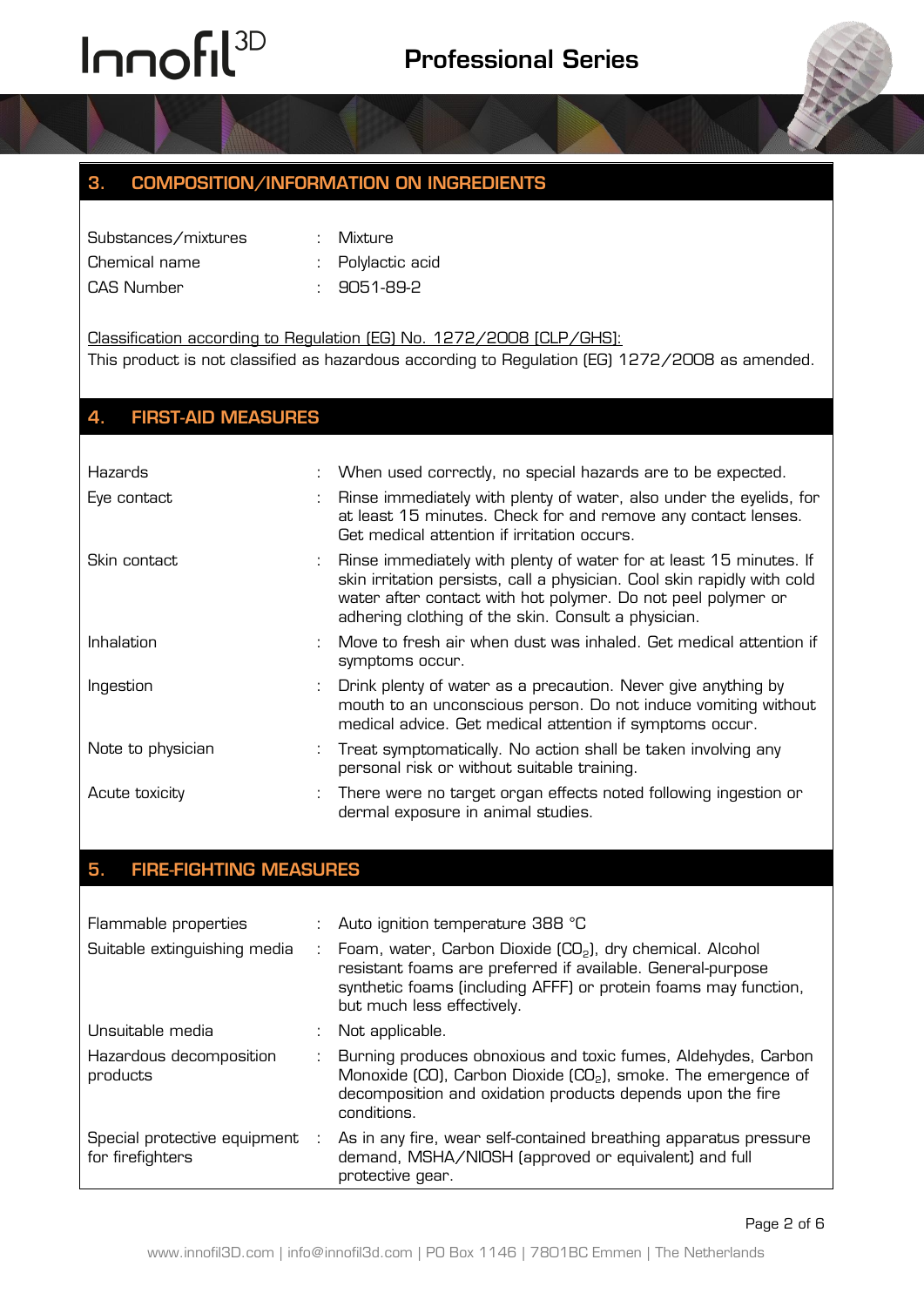

| Under fire conditions                      | Cool containers/tanks with spray water. Water mist may be used<br>to cool closed containers.                                                                                                                                         |
|--------------------------------------------|--------------------------------------------------------------------------------------------------------------------------------------------------------------------------------------------------------------------------------------|
| Other information                          | Fine dust dispersed in air may ignite. Risks of ignition followed by<br>flame propagation or secondary explosions shall be prevented by<br>avoiding accumulation of dust, e.g. on floors and ledges.                                 |
| <b>ACCIDENTAL RELEASE MEASURES</b><br>6.   |                                                                                                                                                                                                                                      |
| Personal precautions                       | Use personal protective equipment when needed. Remove all<br>sources of ignition. Avoid inhalation of dust. Sweep up to prevent<br>slipping hazard. Make sure there is proper ventilation.                                           |
| Environmental precautions                  | Do not flush into surface water or sanitary sewer system. Do not<br>allow material to contaminate ground water system.                                                                                                               |
| Methods for cleaning up                    | Shovel into suitable container for disposal.                                                                                                                                                                                         |
| <b>HANDLING AND STORAGE</b><br>7.          |                                                                                                                                                                                                                                      |
| Safe handling advice                       | Use with adequate ventilation. Avoid contact with eyes. Avoid dust<br>formation. Users should be protected from the possibility of<br>contact with hot/molten material during handling. Low hazard for<br>usual commercial handling. |
| Storage conditions                         | Store at temperatures not exceeding 50 °C/122 °F. Keep cool.<br>No special restrictions on storage with other products.                                                                                                              |
| Precautions                                | No special precautions required.                                                                                                                                                                                                     |
| 8.                                         | <b>EXPOSURE CONTROLS/PERSONAL PROTECTION</b>                                                                                                                                                                                         |
| Engineering measures<br>Control parameters | Where reasonably practicable this should be achieved by using<br>the material in good ventilated areas.<br>None.                                                                                                                     |
|                                            |                                                                                                                                                                                                                                      |
| Personal protective equipment              | Personal protection must be chosen depending on activity and possible exposure.                                                                                                                                                      |
| Eye protection                             | Safety glasses with side-shields. Goggles.                                                                                                                                                                                           |
| Skin and body protection                   | Impervious clothing.                                                                                                                                                                                                                 |
| Respiratory protection                     | Respirator must be worn if exposed to dust. Wear respirator with<br>dust filter. Respiratory protection is needed if any of the exposure<br>limits in Section 2 are exceeded.                                                        |
| Hand protection                            | Preventive skin protection. Gloves                                                                                                                                                                                                   |
| Hygiene measures                           | None.                                                                                                                                                                                                                                |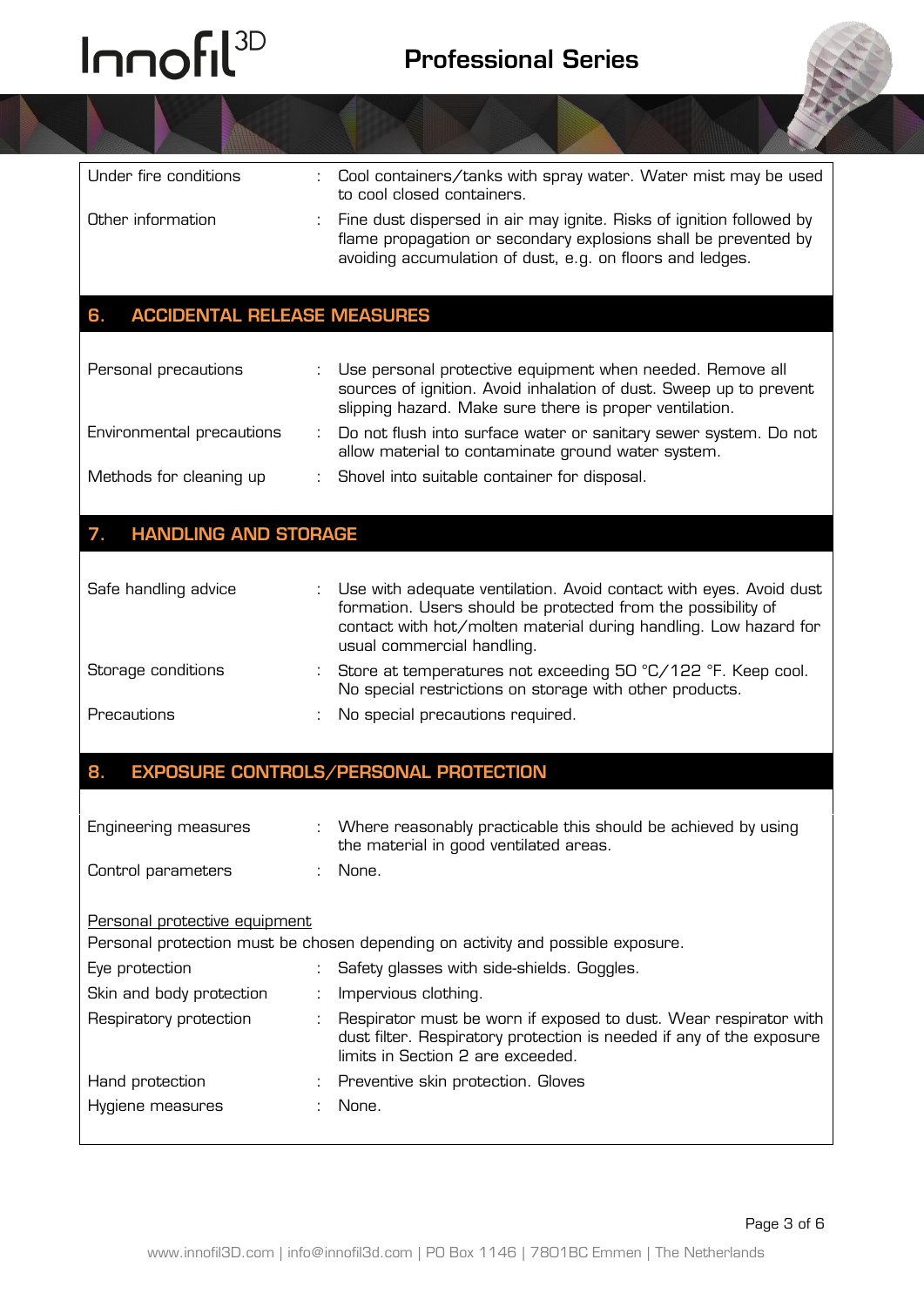

| Appearance                   |                           | Filament in diameter 1.75 or 2.85 mm. |
|------------------------------|---------------------------|---------------------------------------|
| Color                        | ÷                         | Natural White, Black or Silver.       |
| Physical state               |                           | Solid.                                |
| Odor                         | ÷                         | Sweet.                                |
| Melting point/range          |                           | : $170 - 180$ °C.                     |
| Boiling point/range          |                           | Not applicable.                       |
| Decomposition temperature    | t.                        | $250 °C$ (482 °F).                    |
| Density                      | t.                        | 1.25 g/cm <sup>3</sup> .              |
| pH                           |                           | Not applicable.                       |
| Vapor pressure               |                           | Not determined.                       |
| Vapor density                | ÷                         | Not determined.                       |
| Evaporation rate             | ÷.                        | Not determined.                       |
| Water solubility             |                           | Insoluble.                            |
| Solubility in other solvents | $\mathbb{Z}^{\mathbb{Z}}$ | None known.                           |

### **10. STABILITY AND REACTIVITY**

| Stability           | : Stable under recommended storage conditions.                                                                     |
|---------------------|--------------------------------------------------------------------------------------------------------------------|
| Reactivity          | No specific test data related to reactivity available for this product<br>or its ingredients.                      |
| Conditions to avoid | : Temperatures above 250 °C (482 °F). Ignition sources.                                                            |
| Materials to avoid  | Oxidizing agents. Strong bases.                                                                                    |
| Decomposition       | Burning produces obnoxious and toxic fumes, Aldehydes, Carbon<br>monoxide (CO), Carbon Dioxide (CO <sub>2</sub> ). |
| Polymerization      | Not applicable.                                                                                                    |

## **11. TOXICOLOGICAL INFORMATION**

| Principle routes of exposure | : Eye contact, skin contact, inhalation, ingestion.                                                                                                                                                                                                                                                                                                                     |
|------------------------------|-------------------------------------------------------------------------------------------------------------------------------------------------------------------------------------------------------------------------------------------------------------------------------------------------------------------------------------------------------------------------|
| Acute toxicity               | : After a single ingestion, the material is practically nontoxic. The<br>product itself has not been tested.                                                                                                                                                                                                                                                            |
| Local effects                | May cause skin/eye irritation. Product dust may be irritating to<br>eyes, skin and respiratory system. Caused mild to moderate<br>conjunctival irritation in eye irritation studies using rabbits (slightly<br>irritating). Ingestion may cause gastrointestinal irritation, nausea,<br>vomiting and diarrhea. When used in a proper way, no irritation is<br>expected. |
| Long term toxicity           | Did not cause skin allergic reactions in skin sensitization studies<br>using guinea pigs.                                                                                                                                                                                                                                                                               |
| Specific effects             | May cause skin irritation and/or dermatitis. Ingestion may cause                                                                                                                                                                                                                                                                                                        |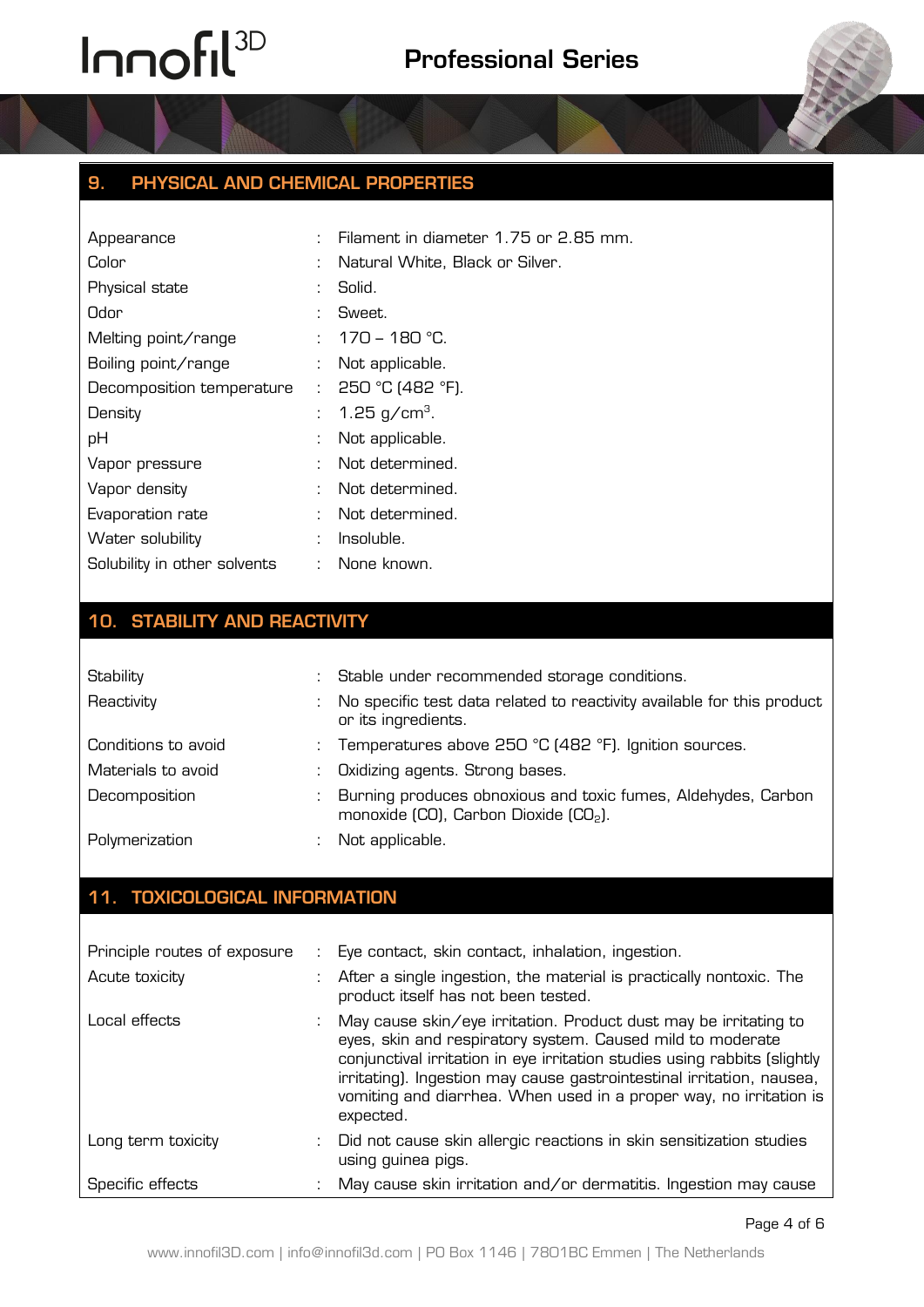gastrointestinal irritation, nausea, vomiting and diarrhea.

|                       | Inhalation of dust may cause shortness of breath, tightness of the<br>chest, a sore throat and cough. Burning produces irritant fumes. |
|-----------------------|----------------------------------------------------------------------------------------------------------------------------------------|
| Mutagenic effects     | : Not mutagenic in AMES test.                                                                                                          |
| Reproductive toxicity | : No data is available on the product itself.                                                                                          |
| Carcinogenic effects  | : No data is available on the product itself.                                                                                          |
| Target organ effects  | : There were no target organ effects noted following ingestion or<br>dermal exposure in animal studies.                                |

#### **12. ECOLOGICAL INFORMATION**

Mobility : No data available.

Bioaccumulation : Not likely to bioaccumulate. Inherently biodegradable.

- Eco toxicity effects : EC50/72h/algae > 1100 mg/L
- Persistence and
- 

degradability

: Inherently biodegradable under industrial composting conditions.

### **13. DISPOSAL CONSIDERATIONS**

Waste from residues/unused products

In accordance with local and national regulations. Do not contaminate ponds, waterways or ditches with chemical or used containers.

#### **14. TRANSPORT INFORMATION**

| ADR/RID       | $\therefore$ Not classified. |
|---------------|------------------------------|
| AND/ADNR      | $\therefore$ Not classified. |
| IMDG.         | $\therefore$ Not classified. |
| ICAO/IATA-DGR | : Not classified.            |

#### **15. REGULATORY INFORMATION**

NOTICE: The information herein is presented in good faith and believed to be accurate as of the print date shown above. However, no warranty, express or implied is given. Regulatory requirements are subject to change and may differ from one location to another; it is the buyer's responsibility to ensure that its activities comply with federal, state or provincial, and local laws. See other sections for health and safety information.

| EU regulation 10/2011            | : Listed.    |
|----------------------------------|--------------|
| 1895/2005/EC                     | : Compliant. |
| Regulation (EC) No.<br>1935/2004 | : Compliant. |